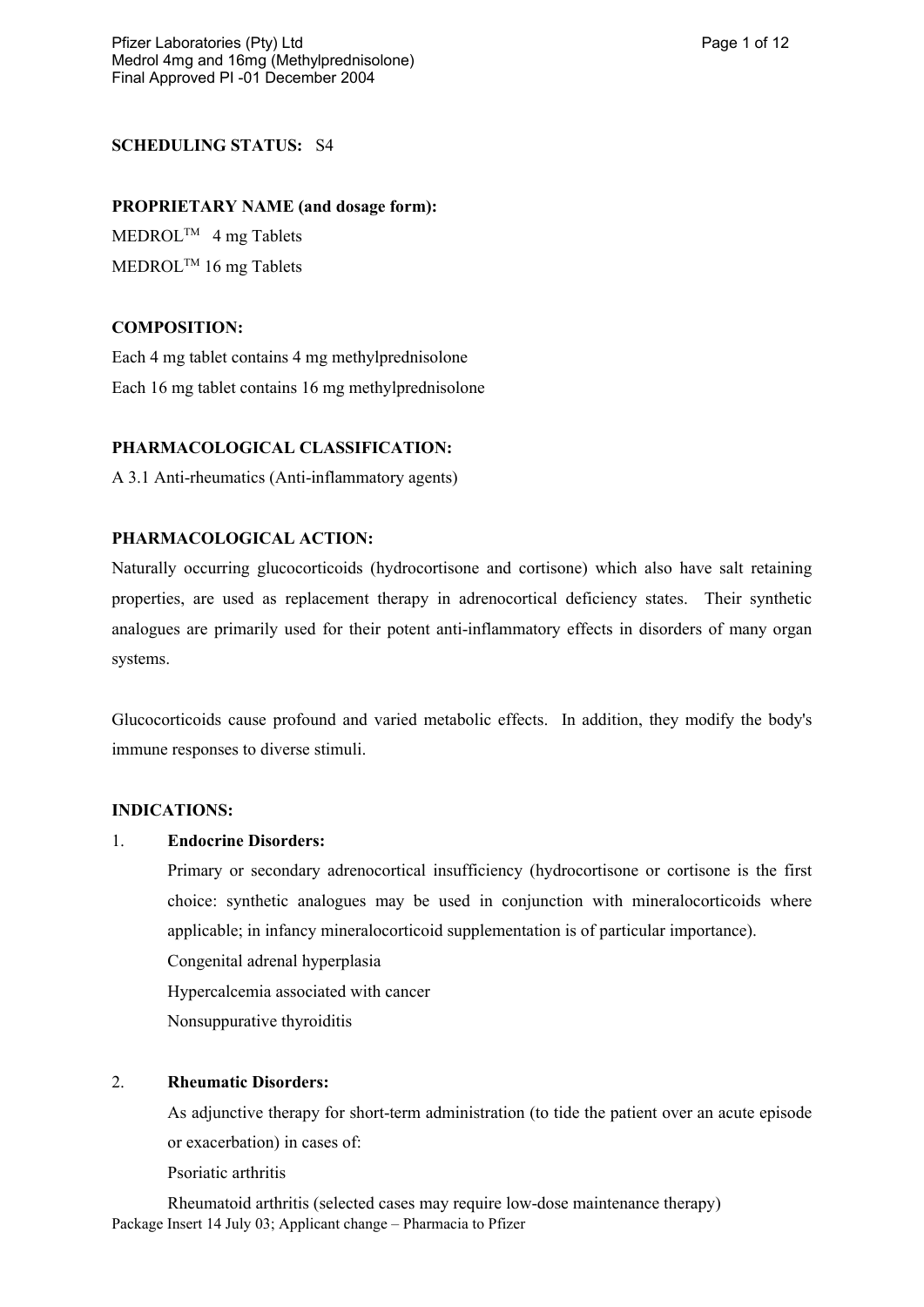Ankylosing spondylitis Acute nonspecific tenosynovitis Acute and subacute bursitis

Acute gouty arthritis

### 3. **Collagen Diseases**:

During exacerbation of, or as maintenance therapy in selected cases of: Systemic lupus erythematosus Acute rheumatic carditis

### 4. **Dermatological Diseases:**

Pemphigus Exfoliative dermatitis Bullous dermatitis herpetiformis Mycosis fungoides Severe erythema multiforme Severe psoriasis

### 5. **Allergic Conditions:**

Control of severe or incapacitating allergic conditions intractable to adequate treatment with conventional drugs. Seasonal or perennial allergic rhinitis Serum sickness

Bronchial Asthma

Angioedema

Contact dermatitis

Urticaria

Atopic dermatitis

# 6. **Ophthalmic Diseases:**

Severe acute and chronic allergic and inflammatory processes involving the eye and its adnexa such as:

Allergic corneal marginal ulcers

Allergic conjunctivitis

Herpes zoster ophthalmicus

**Keratitis** 

Anterior segment inflammation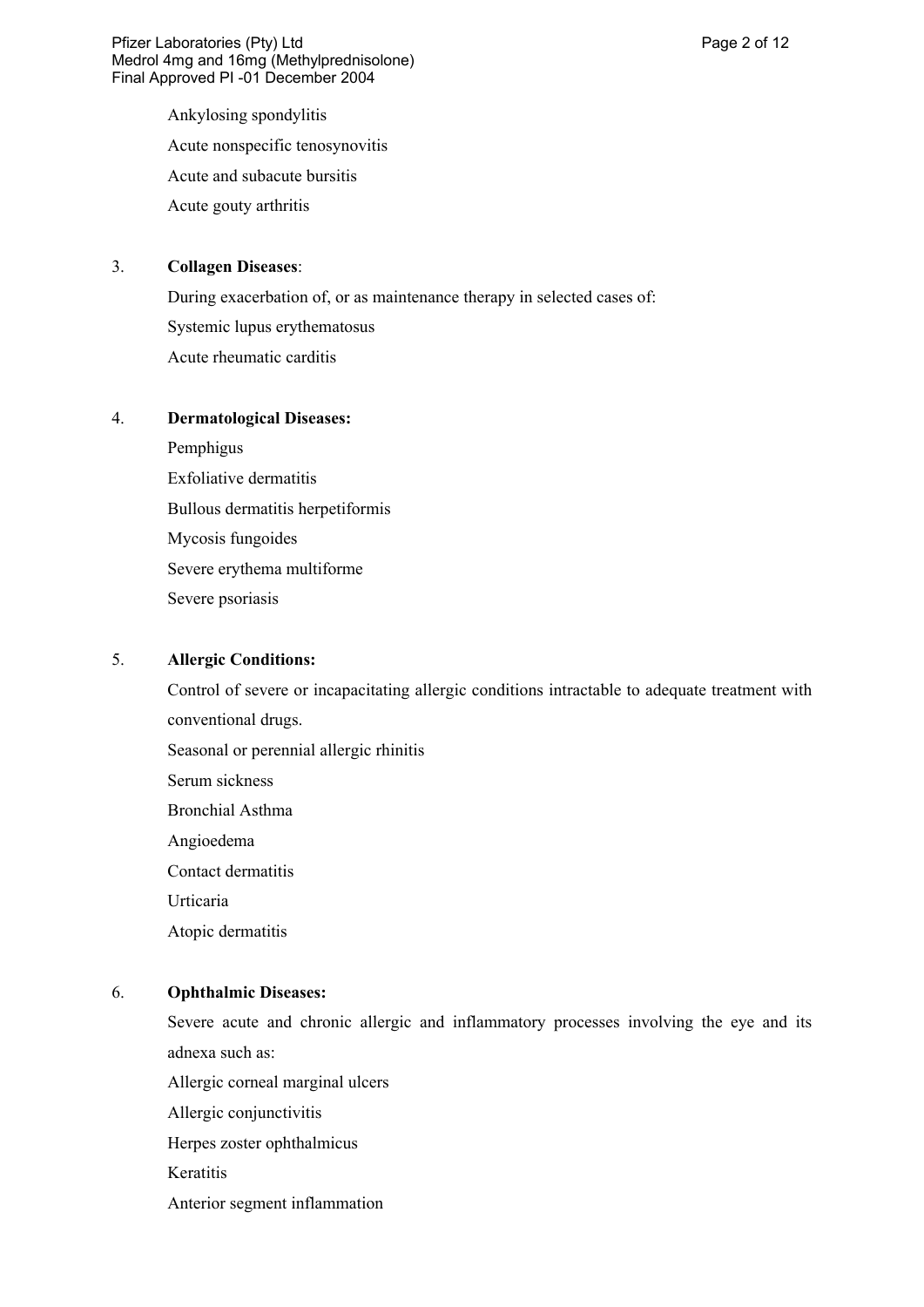Chorioretinitis Diffuse posterior uveitis and choroiditis Sympathetic ophthalmia Iritis and iridocyclitis Optical neuritis

# 7. **Respiratory Diseases:**

Symptomatic sarcoidosis Loeffler's syndrome not manageable by other means Berylliosis Pulmonary emphysema where bronchospasm or bronchial edema plays a significant role Fulminating or disseminated pulmonary tuberculosis when concurrently accompanied by appropriate anti-tuberculosis therapy Diffuse interstitial pulmonary fibrosis (Hamman Rich syndrome)

# 8. **Haematological Disorders:**

Idiopathic and secondary thrombocytopeniain adults Acquired (autoimmune) haemolytic anaemia Erythroblastopenia (RBC anaemia) Congenital (erythroid) hypoplastic anaemia

# 9. **Neoplastic Diseases:**

For palliative management of: Leukaemias and lymphomas in adults Acute leukaemia of childhood

### 10. **Edematous States:**

To induce diuresis or remission of proteinuria in nephrotic syndrome without uraemia, or the idiopathic type, or that due to lupus erythematosus in conjunction with diuretic agents, in: Cirrhosis of the liver with refractory ascites Refractory congestive heart failure

#### 11. **Gastro-intestinal Diseases:**

To tide the patient over a critical period of the disease in: Ulcerative colitis Intractable sprue Regional enteritis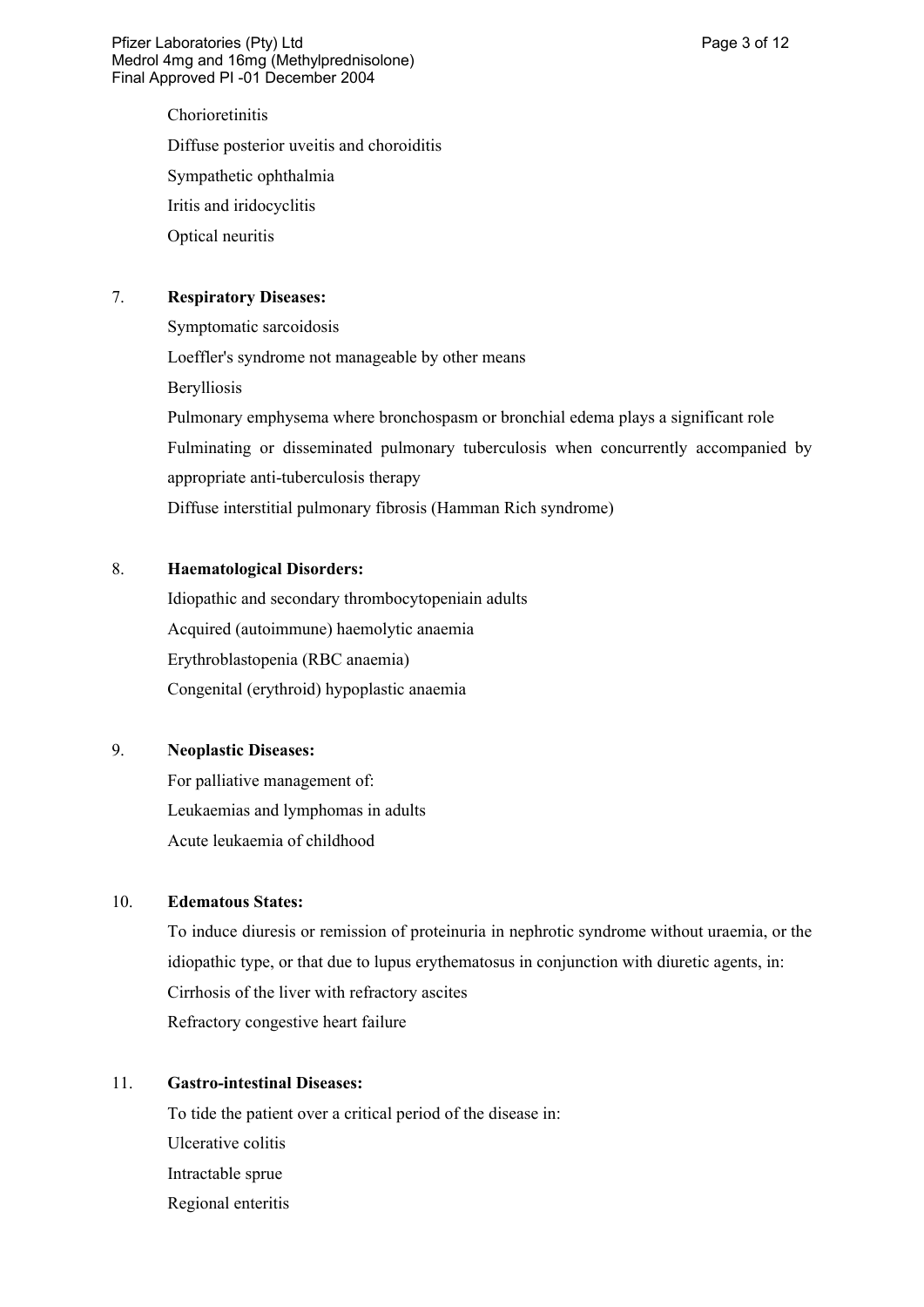Tuberculous meningitis with subarachnoid block or impending block when concurrently accompanied by appropriate antituberculous chemotherapy Dental postoperative inflammatory reactions Systemic dermatomyositis (polymyositis)

#### **CONTRA-INDICATIONS:**

Systemic fungal infections.

#### **WARNINGS:**

While on corticosteroid therapy, patients should not be vaccinated against smallpox. Other immunization procedures should not be undertaken in patients who are on corticosteroids, especially on high doses, because of the possible hazards of neurological complications and a lack of antibody response.

# **DOSAGE AND DIRECTIONS FOR USE:**

The initial dosage of MEDROL may vary from 4 to 48 mg per day depending on the specific disease entity being treated. In cases of less severity, lower doses will generally suffice while in selected patients higher doses may be required. The initial dosage should be maintained or adjusted until a satisfactory response is noted. If after a reasonable period of time there is a lack of satisfactory clinical response, MEDROL should be discontinued and the patient transferred to other appropriate therapy.

IT SHOULD BE EMPHASIZED THAT DOSAGE REQUIREMENTS ARE VARIABLE AND MUST BE INDIVIDUALIZED ON THE BASIS OF THE DISEASE BEING TREATED AND THE RESPONSE OF THE PATIENT.

Once a favourable response is noted, the proper maintenance dosage should be determined by decreasing the initial drug dosage in small increments at appropriate time intervals until the lowest dosage which will maintain an adequate clinical response is reached. It should be kept in mind that constant monitoring is needed with regard to drug dosage. Included in the situations which may require dosage adjustments are changes in clinical status secondary to remissions or exacerbations in the disease process, the patient's individual drug responsiveness, and the effect of patient exposure to stressful situations not directly related to the disease entity being treated; in this latter situation it may be necessary to increase the dosage of MEDROL for a period of time consistent with the patient's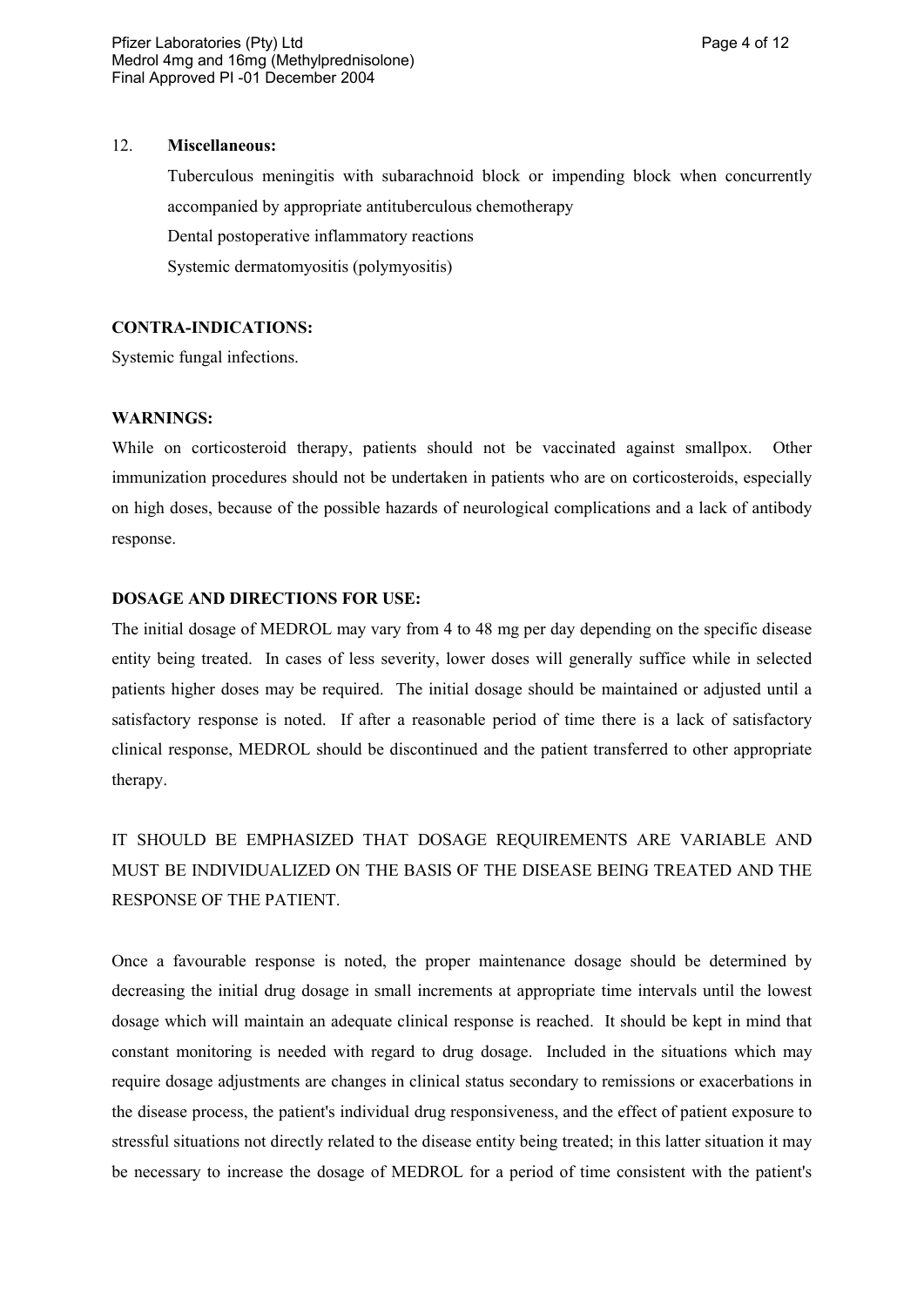condition. If the drug is stopped after long-term therapy, it is recommended that it be withdrawn gradually rather than abruptly.

#### **Alternate Day Therapy (ADT):**

ADT is a corticosteroid dosing regimen in which twice the usual daily dose of corticoid is administered every other morning. The purpose of this mode of therapy is to provide the patient requiring long-term pharmacologic dose treatment with the beneficial effects of corticoids while minimizing certain undesirable effects, including pituitary-adrenal suppression, the cushingoid state, corticoid withdrawal symptoms and growth suppression in children.

The rationale for the treatment schedule is based on two major premises:

- (a) The anti-inflammatory or therapeutic effects of corticoids persist longer than their physical presence and metabolic effect, and;
- (b) Administration of the corticosteroid every other morning allows for re-establishment of more nearly normal hypothalamic-pituitary-adrenal (HPA) activity on the off-steroid day.

A brief review of the HPA physiology may be helpful in understanding this rationale. Acting primarily through the hypothalamus, a fall in free cortisol stimulates the pituitary gland to produce increasing amounts of corticotropin (ACTH) while a rise in free cortisol inhibits ACTH secretion. Normally the HPA system is characterized by diurnal (circadian) rhythm. Serum levels of ACTH rise from a low point at about 10 p.m. to a peak level at about 6 a.m. Increasing levels of ACTH stimulate adrenal cortical activity resulting in a rise in plasma cortisol with maximal levels occurring between 2 a.m. and 8 a.m. This rise in cortisol dampens ACTH production and in turn, adrenal cortical activity. There is a gradual fall in plasma corticoids during the day with lowest levels occurring at about midnight.

The diurnal rhythm of the HPA axis is lost in Cushing's disease, a syndrome of adrenal cortical hyper-function characterized by obesity with centripetal fat distribution, thinning of the skin with easy bruisability, muscle wasting with weakness, hypertension, latent diabetes, osteoporosis, electrolyte imbalance, etc. The same clinical findings of hyperadrenocorticism may be noted during long-term pharmacological doses of corticoid therapy administered in conventional daily divided doses. It would appear then, that a disturbance in the diurnal cycle with maintenance of elevated corticoid values during the night may play a significant role in the development of undesirable corticoid effects. Escape from these constantly elevated plasma levels for even short periods of time may be instrumental in protecting against undesirable pharmacological effects.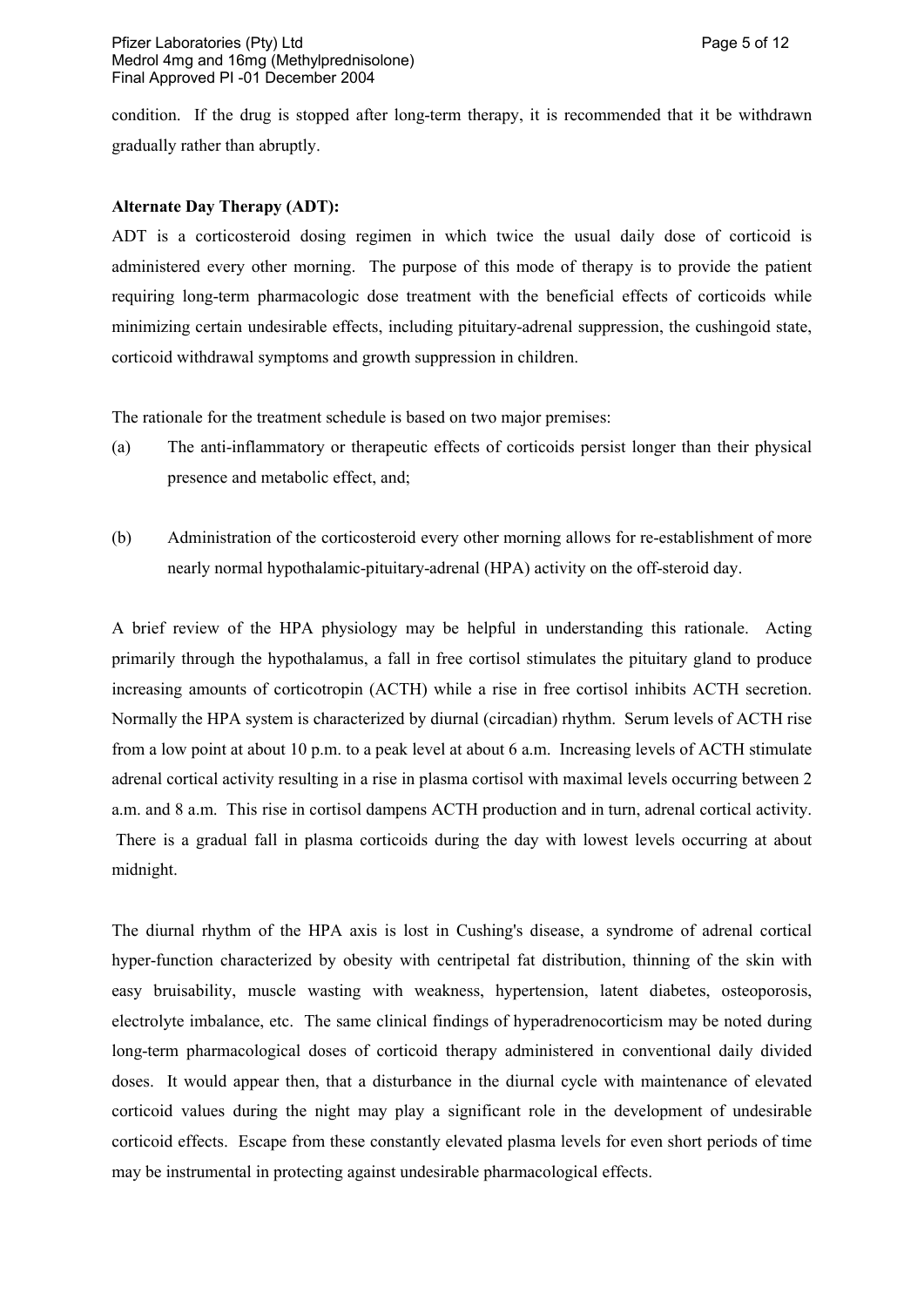During conventional therapy using pharmacological doses of corticosteroids, ACTH production is inhibited with subsequent suppression of cortisol production by the adrenal cortex.

Recovery time for normal HPA activity is variable depending upon the dose and duration of treatment. During this time the patient is vulnerable to any stressful situation. Although it has been shown that there is considerably less adrenal suppression following a single morning dose of prednisolone (10 mg) as opposed to a quarter of that dose administered every 6 hours, there is evidence that some suppressive effect on adrenal activity may be carried over into the following day when pharmacologic doses are used. Further, it has been shown that a single dose of certain corticosteroids will produce adrenal cortical suppression for two or more days. Other corticoids, including methylprednisolone, hydrocortisone, prednisone, and prednisolone, are considered to be short acting (producing adrenal cortical suppression for  $1\frac{1}{4}$  to  $1\frac{1}{2}$  days following a single dose) and thus are recommended for alternate day therapy.

The following should be kept in mind when considering alternate day therapy.

- (1) Basic principles and indications for corticosteroid therapy should apply. The benefits of ADT should not encourage the indiscriminate use of steroids.
- (2) ADT is a therapeutic technique primarily designed for patients in whom long-term pharmacological corticoid therapy is anticipated.
- (3) In less severe disease processes in which corticoid therapy is indicated, it may be possible to initiate treatment with ADT. More severe disease states will usually require daily divided high dose therapy for initial control of the disease process. The initial suppressive dose level should be continued until satisfactory clinical response is obtained, usually four to ten days in the case of many allergic and collagen diseases. It is important to keep the period of initial suppressive dosage as brief as possible particularly when subsequent use of alternate-day therapy is intended. Once control has been established, two courses are available:
	- (a) change to ADT and then gradually reduce the amount of corticoid given every other day, or;
	- (b) following control of the disease process reduce the daily dose of corticoid to the lowest effective level as rapidly as possible and then change over to an alternate-day schedule.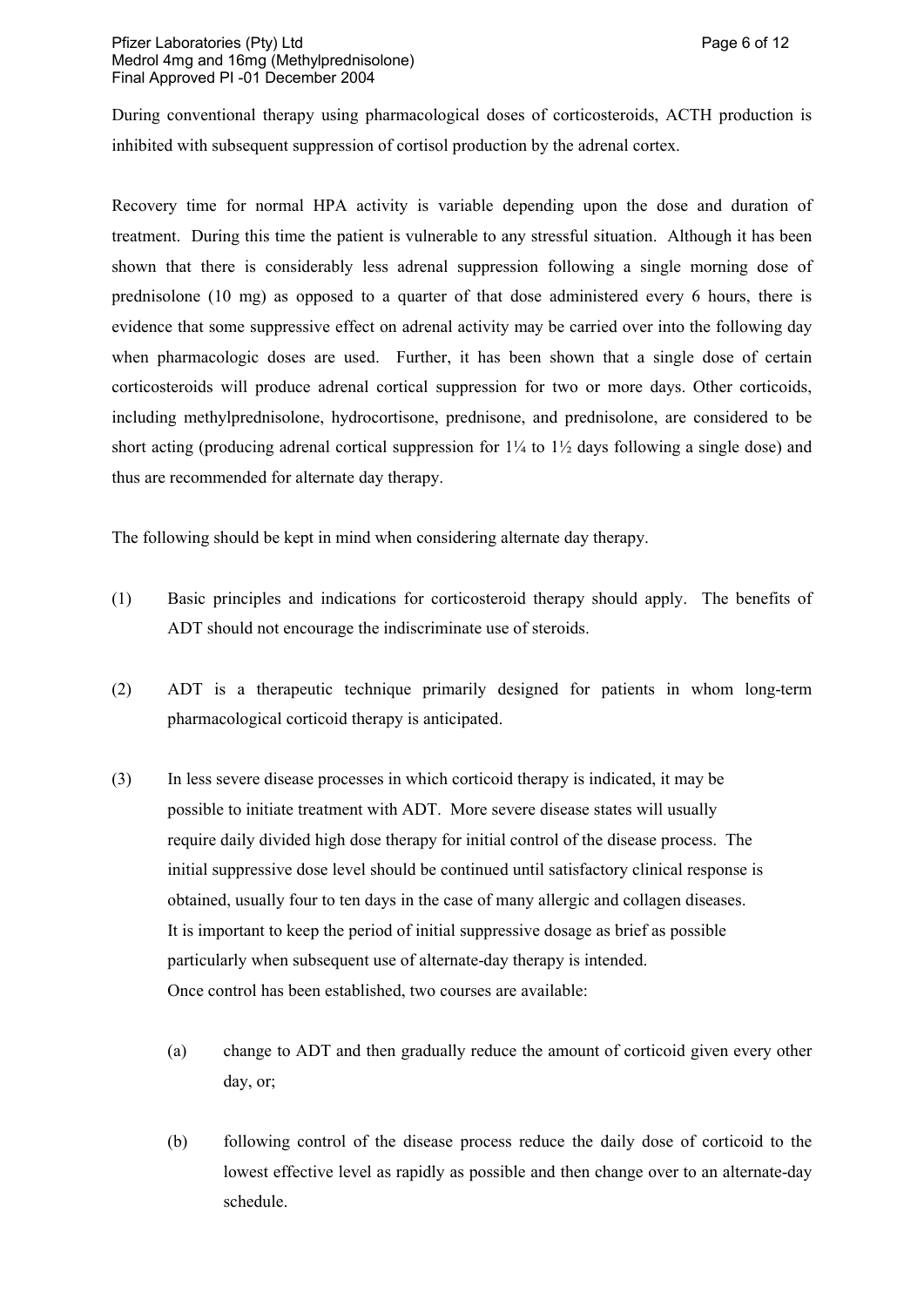Theoretically, course (a) may be preferable.

- (4) Because of the advantages of ADT, it may be desirable to try patients who have been on daily corticoids for long periods of time, on this form of therapy (e.g. patients with rheumatoid arthritis). Since these patients may already have a suppressed HPA axis, establishing them on ADT may be difficult and not always successful, however, it is recommended that regular attempts be made to change them over. It may be helpful to triple or even quadruple the daily maintenance dose and administer this every other day rather than just doubling the daily dose if difficulty is encountered. Once the patient is again controlled, an attempt should be made to reduce this dose to a minimum.
- (5) As indicated above, certain corticosteroids, because of their prolonged suppressive effect on adrenal activity, are not recommended for alternate day therapy (e.g. dexamethasone and betamethasone).
- (6) The maximal activity of the adrenal cortex is between 2 a.m. and 8 a.m. and it is minimal between 4 p.m. and midnight. Exogenous corticosteroids suppress adrenocortical activity the least when given at the time of maximal activity (a.m.).
- (7) In using ADT it is important as in all therapeutic situations to individualize and tailor the therapy to each patient. Complete control of symptoms will not be possible in all patients. An explanation of the benefits of ADT will help the patient to understand and tolerate the possible flare-up in symptoms which may occur in the latter part of the off-steroid day. Other symptomatic therapy may be added or increased at this time if needed.
- (8) In the event of an acute flare-up of the disease process, it may be necessary to return to a full suppressive daily divided corticoid dose for control. Once control is again established alternate day therapy may be re-instituted.
- (9) Although many of the undesirable features of corticosteroid therapy can be minimised by ADT as in any therapeutic situation, the physician must carefully weigh the benefit-risk ratio for each patient in whom corticoid therapy is being considered.

#### **SIDE-EFFECTS AND SPECIAL PRECAUTIONS:**

#### **Fluid and Electrolyte Disturbances:**

Sodium retention

Potassium loss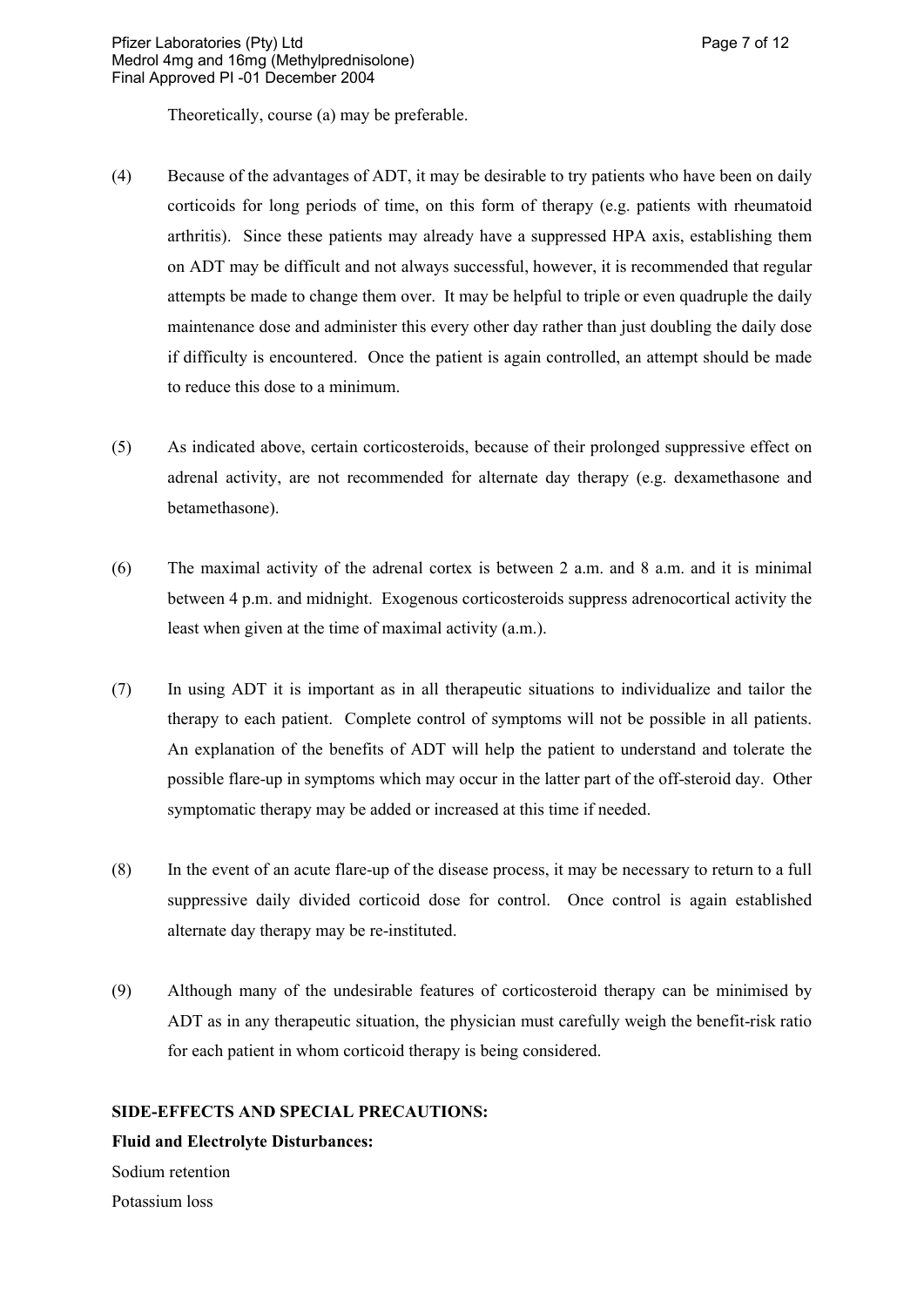Pfizer Laboratories (Pty) Ltd **Philosopheratories** (Pty) Ltd **Page 8 of 12** Medrol 4mg and 16mg (Methylprednisolone) Final Approved PI -01 December 2004

Fluid retention

Hypokalemic alkalosis

Congestive heart failure in susceptible patients

Hypertension

### **Musculoskeletal:**

Muscle weakness Vertebral compression fractures Steroid myopathy Aseptic necrosis of femoral and hymeral heads Loss of muscle mass Pathological fracture of long bones **Osteoporosis** 

# **Gastro-intestinal:**

Peptic ulcer with possible perforation and haemorrhage Abdominal distension Ulcerative esophagitis Pancreatitis

# **Dermatological:**

Impaired wound healing Facial erythema Thin fragile skin Increased sweating Petechiae and ecchymoses May suppress reactions to skin tests

# **Neurological:**

Increased intracranial pressure with papilloedema pseudo-tumour cerebri usually after treatment Convulsions Vertigo Headache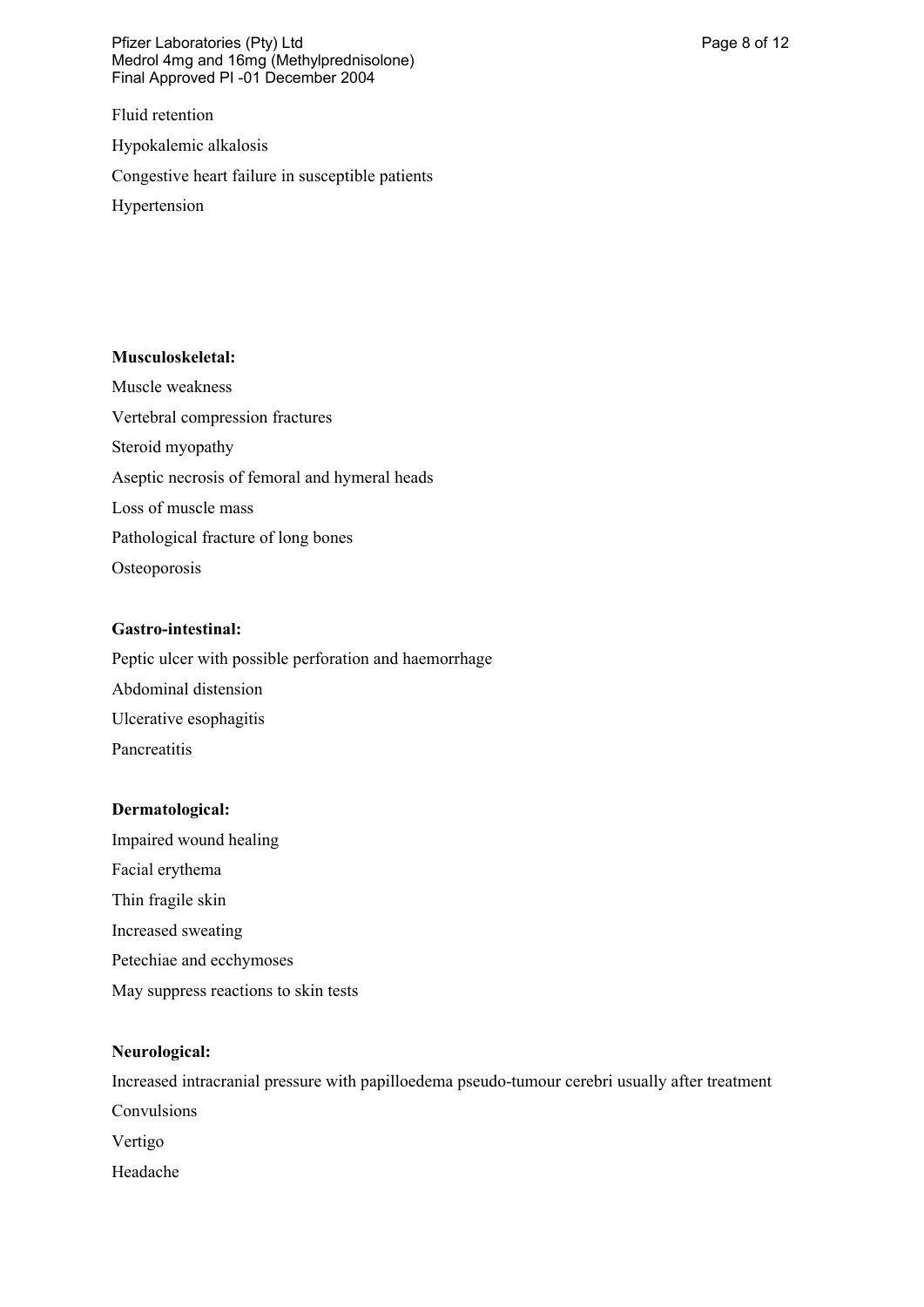Pfizer Laboratories (Pty) Ltd **Philosopheratories** (Pty) Ltd **Page 9 of 12** Medrol 4mg and 16mg (Methylprednisolone) Final Approved PI -01 December 2004

### **Endocrine:**

Development of cushingoid state

Menstrual irregularities

Suppression of growth and pituitary hormone in children

Decreased carbohydrate tolerance: manifestations of latent diabetes mellitus, Increased requirements

for insulin or oral hypoglycaemic agents

Secondary adrenocortical and pituitary unresponsiveness, particularly in times of stress, as in trauma, surgery or illness

### **Ophthalmic:**

Posterior subcapsular cataracts Glaucoma Increased intraocular pressure Exophthalmos

### **Metabolic:**

Negative nitrogen balance due to protein catabolism

Drug-induced secondary adrenocortical insufficiency may be minimized by gradual reduction of dosage. This type of relative insufficiency may persist for months after discontinuation of therapy, therefore, in any situation of stress occurring during that period, hormone therapy should be reinstituted. Since mineralocorticoid secretion may be impaired, salt and/or a mineralocorticoid should be administered concurrently.

There is an enhanced effect of corticosteroids in patients with hypothyroidism and in those with cirrhosis.

Corticosteroids should be used cautiously in patients with ocular herpes simplex because of possible corneal perforation.

The lowest possible dose of corticosteroid should be used to control the condition under treatment, and when reduction in dosage is possible, the reduction should be gradual.

Psychic derangements may appear when corticosteroids are used, ranging from euphoria, insomnia, mood swings, personality changes, and severe depression, to frank psychotic manifestation. Also, existing emotional instability or psychotic tendencies may be aggravated by corticosteroids.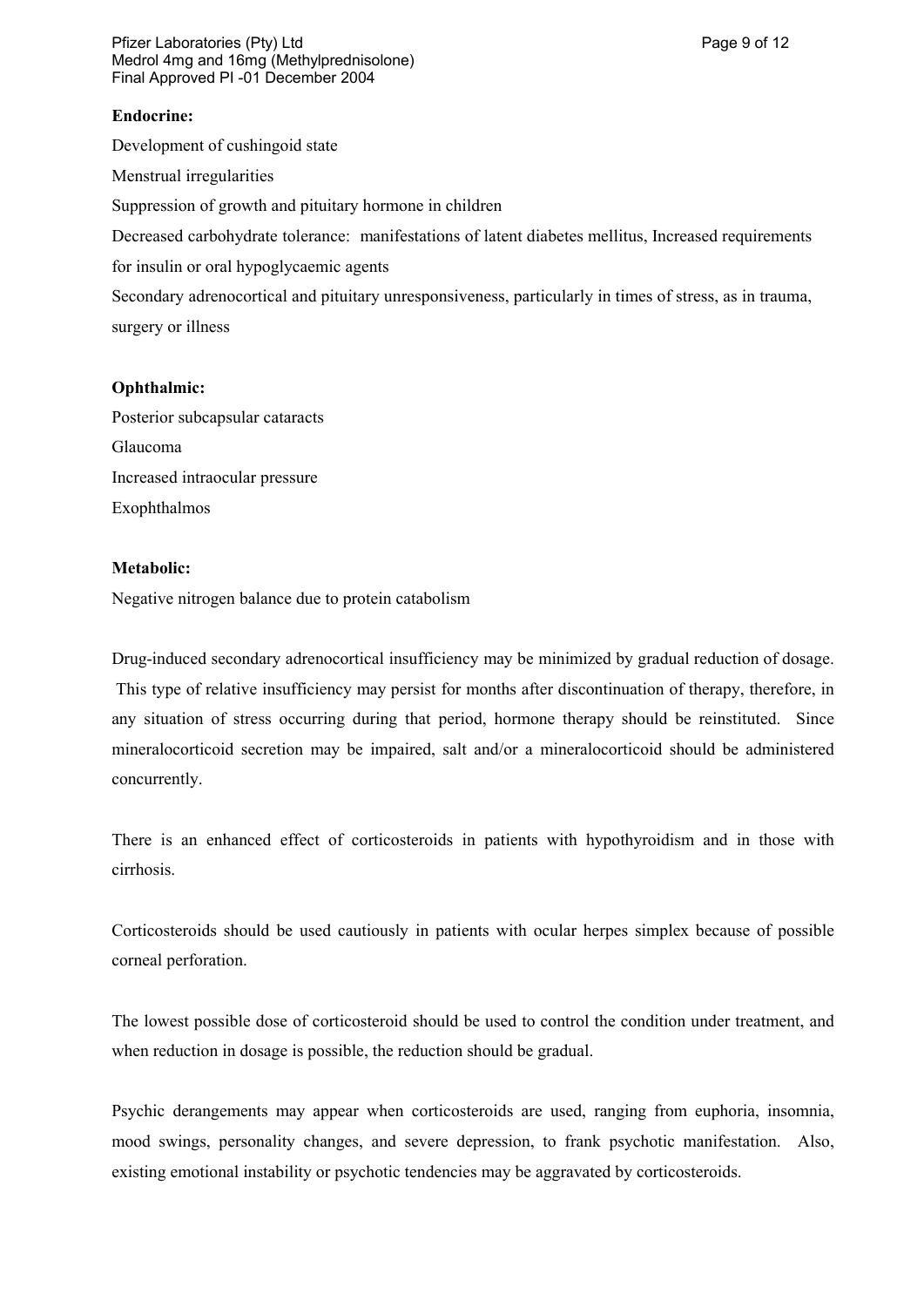Aspirin should be used cautiously in conjunction with corticosteroids in hypoprothrombinemia.

Corticoteroids should be used with caution in non-specific ulcerative colitis, if there is a probability of impending perforation, abscess or other pyogenic infection, diverticulitis, fresh intestinal anastomoses, active or latent peptic ulcer, renal insufficiency, hypertension, osteoporosis or myasthenia gravis.

Growth and development of infants and children on prolonged corticosteroid therapy should be carefully observed.

In patients on corticosteroid therapy subjected to unusual stress, increased dosage of rapidly acting corticosteroids before, during and after the stressful situations is indicated.

Corticosteroids may mask some signs of infection and new infections may appear during their use. There may be decreased resistance and inability to localize infection when corticosteroids are used.

Prolonged use of corticosteroids may produce posterior subcapsular cataracts or glaucoma, with possible damage to the optic nerves, and may enhance the establishment of secondary ocular infections due to fungi or viruses.

#### **Usage in pregnancy:**

Since adequate human reproduction studies have not been done with corticosteroids, the use of these drugs in pregnancy, lactating mothers or women of childbearing age requires that the possible benefits of the drug be weighed against the potential hazards to the mother and embryo or foetus. Infants born of mothers who have received substantial doses of corticosteroids during pregnancy should be carefully observed for signs of hypoadrenalism.

Average and large doses of hydrocortisone or cortisone can cause elevation of blood pressure, salt and water retention, and increased excretion of potassium. These effects are less likely to occur with the synthetic derivatives except when used in large doses. Dietary salt restriction and potassium supplementation may be necessary.

All corticosteroids increase calcium excretion.

The use of MEDROL in active tuberculosis should be restricted to those cases of fulminating or disseminated tuberculosis in which the corticosteroid is used for the management of the disease in conjunction with an appropriate anti-tuberculosis regimen.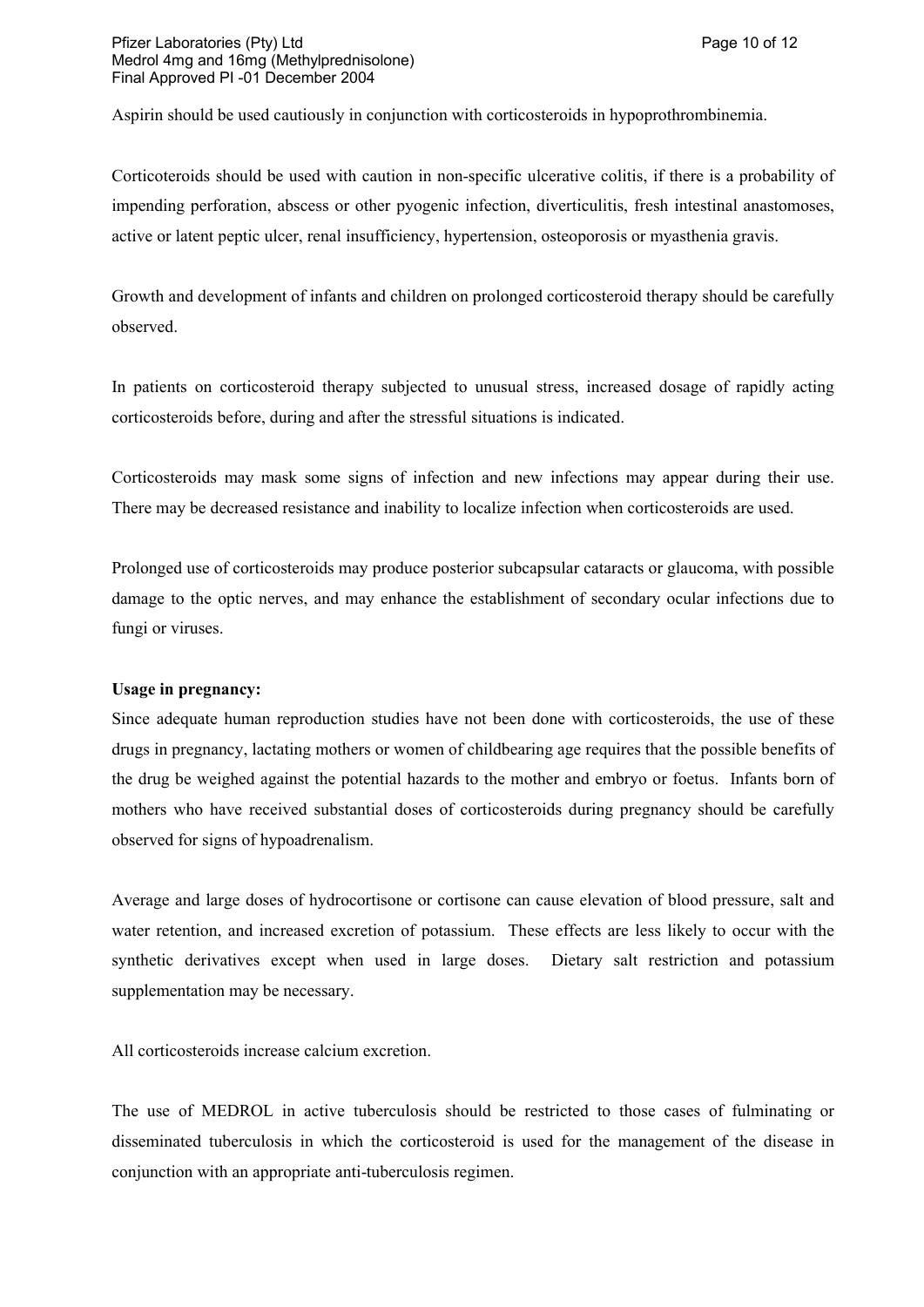If corticosteroids are indicated in patients with latent tuberculosis or tuberculin reactivity, close observation is necessary as reactivation of the disease may occur. During prolonged corticosteroid therapy, these patients should receive chemoprophylaxis.

# **KNOWN SYMPTOMS OF OVERDOSAGE AND PARTICULARS OF ITS TREATMENT:**

Treatment should be symptomatic and supportive.

### **IDENTIFICATION:**

MEDROL 4 mg tablet- a white, elliptical tablet, cross-scored on one side and marked with "Upjohn" on the other side.

MEDROL 16 mg tablet - a white, elliptical tablet, cross-scored on one side and marked with "Medrol 16" on the other side.

# **PRESENTATION:**

MEDROL 4 mg - blister packs of 30 and 100 tablets. MEDROL 16 mg - bottles of 50 tablets.

### **STORAGE INSTRUCTIONS:**

Store at room temperature (15 °C - 30 °C). Keep out of reach of children.

# **REFERENCE NUMBERS:**

Medrol 4 mg - C729 (Act 101/1965) Medrol 16 mg - C728 (Act 101/1965)

# **NAME AND BUSINESS ADDRESS OF THE APPLICANT:**

Pfizer Laboratories (Pty) Ltd 85 Butelane Sandton 2196 South Africa

# **DATE OF PUBLICATION OF THIS PACKAGE INSERT:**

5 January 1982